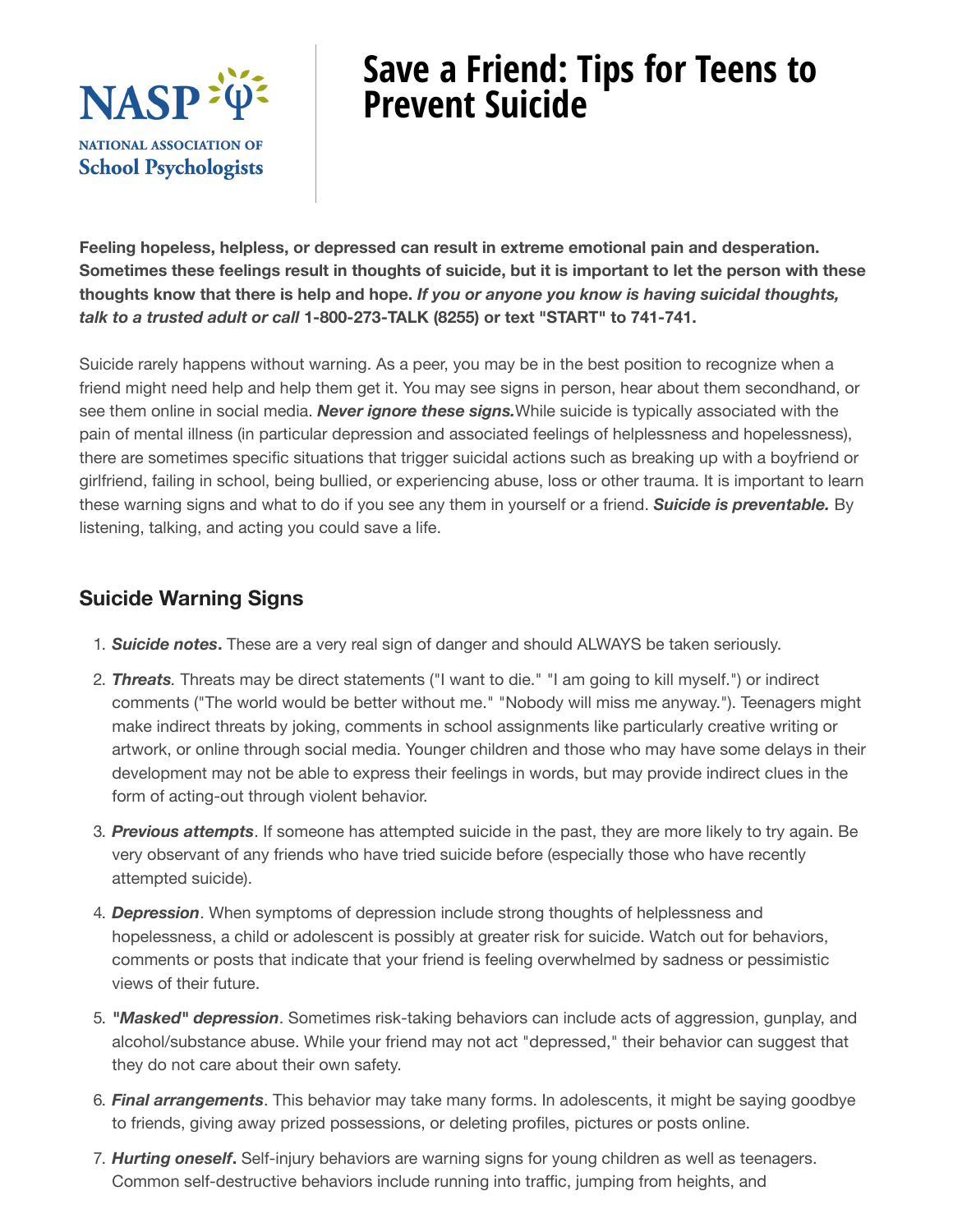scratching/cutting/marking the body.

- 8. *Inability to concentrate or think clearly***.** If a friend is going through tough times, this may be reflected through classroom behavior, homework habits, academic performance, household chores, or even conversation. If they start skipping classes, getting poor grades, acting up in class, forgetting or poorly performing chores around the house or talking in a way that suggests they are having trouble concentrating, these might be signs of stress and risk for suicide.
- 9. *Dramatic Changes***.** Parents, teachers and friends are often the best observers of sudden changes in suicidal students. Changes can include withdrawing from friends and family, skipping school or classes, becoming less involved in activities that were once important, avoiding others, inability to sleep or sleeping all the time, sudden weight gain or loss, disinterest in appearance or hygiene. Sudden unexplained happiness (after a prolonged period of sadness) can also be a suicide warning sign.
- 10. *Plan/method/access*. A suicidal child or adolescent may show an increased interest in guns and other weapons, may seem to have increased access to guns, pills, etc., and/or may talk about or hint at a suicide plan. The greater the planning, the greater the potential for suicide.

## **What Can You Do to Help a Friend?**

- 1. *Know the warning signs!* Read over the list above and keep it in a safe place.
- 2. *Do not be afraid to talk to your friends*. Listen to their feelings. Make sure they know how important they are to you, but don't believe you can keep them from hurting themselves on your own. Preventing suicide will require help from adults.
- 3. *Make no deals.* Never keep secret a friend's suicidal plans or thoughts. You cannot promise that you will not tell-you have to tell to save your friend!
- 4. *Tell an adult***.** Talk to your parent, your friend's parent, your school's psychologist or counselor-- any trusted adult. *Don't wait!* Don't be afraid that the adults will not believe you or take you seriously-keep talking until they listen! Even if you are not sure your friend is suicidal, talk to someone. This is definitely the time to be safe, not sorry!
- 5. *Ask if your school has a crisis team.* Many schools have organized crisis teams, which include teachers, counselors, social workers, school psychologists and principals. These teams help train all staff to recognize warning signs of suicide as well as how to help in a crisis situation. These teams can also help students understand warning signs of violence and suicide. Whether or not you think someone at your school might be suicidal, find out if your school has a crisis team in place. If your school does not have a crisis team, ask your Student Council or faculty advisor to look into starting a team.

© 2015, National Association of School Psychologists, 4340 East West Highway, Suite 402, Bethesda, MD 20814; (301) 657-0270, Fax (301) 657-0275; www.nasponline.org

## **National Association of School Psychologists**

4340 East West Highway, Suite 402, Bethesda, MD 20814 P: 301-657-0270 | Toll Free: 866-331-NASP | F: 301-657-0275